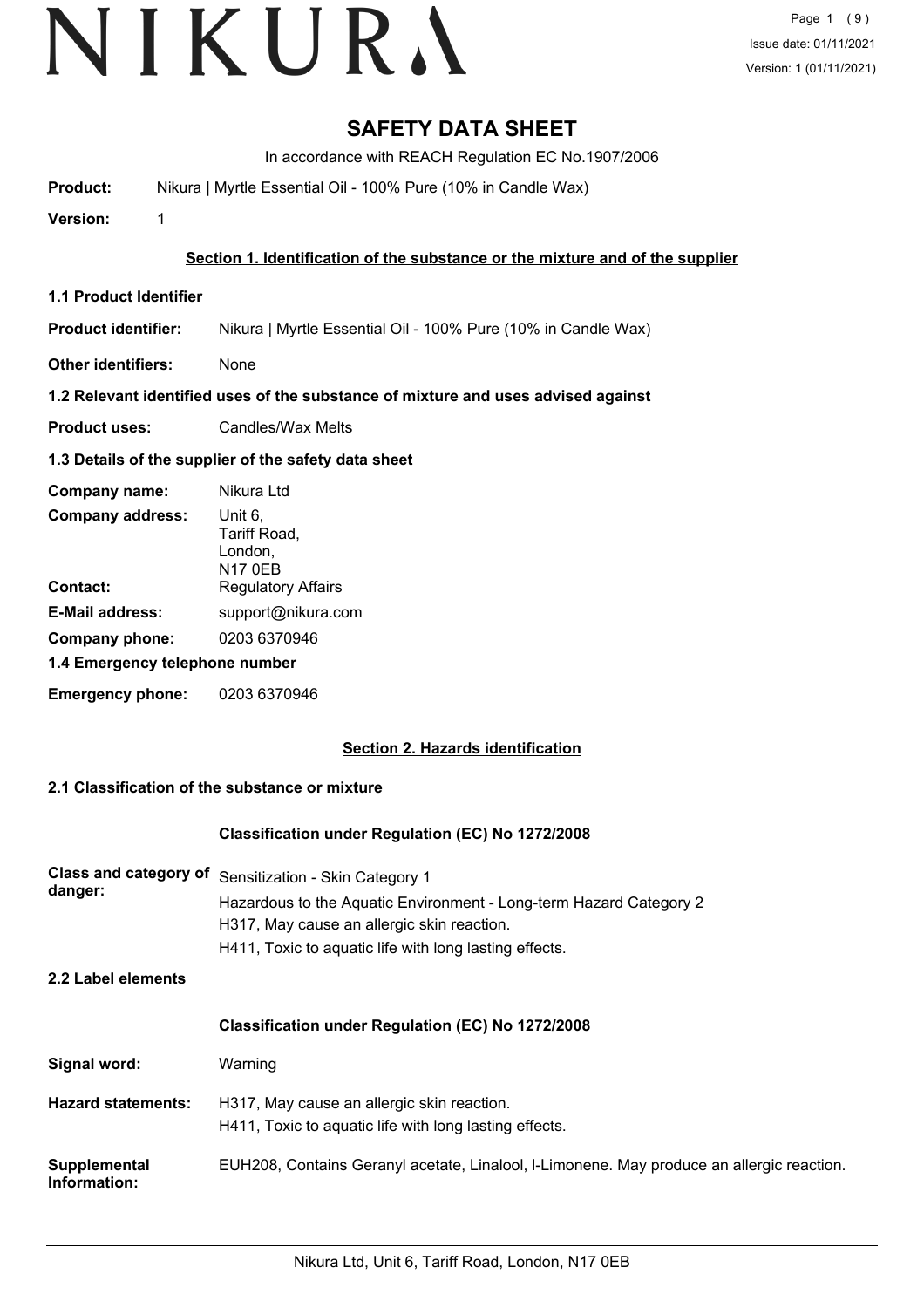# VIKURA

### **SAFETY DATA SHEET**

In accordance with REACH Regulation EC No.1907/2006

**Product:** Nikura | Myrtle Essential Oil - 100% Pure (10% in Candle Wax)

**Version:** 1

**Precautionary statements:**

P272, Contaminated work clothing should not be allowed out of the workplace.

P273, Avoid release to the environment.

P261, Avoid breathing vapour or dust.

P280, Wear protective gloves/eye protection/face protection.

P302/352, IF ON SKIN: Wash with plenty of soap and water.

P333/313, If skin irritation or rash occurs: Get medical advice/attention.

P363, Wash contaminated clothing before reuse.

P391, Collect spillage.

P501, Dispose of contents/container to approved disposal site, in accordance with local regulations.



**2.3 Other hazards**

**Pictograms:**

**Other hazards:** None

# **Section 3. Composition / information on ingredients**

#### **3.2 Mixtures**

#### **Contains:**

| <b>Name</b>     | <b>CAS</b> | <b>EC</b> | <b>REACH Registration</b><br>No. | $\%$  | <b>Classification for</b><br>(CLP) 1272/2008                                                                                                               |
|-----------------|------------|-----------|----------------------------------|-------|------------------------------------------------------------------------------------------------------------------------------------------------------------|
| lalpha-Pinene   | 80-56-8    | 201-291-9 |                                  | 4.80% | Flam. Lig. 3-Acute Tox.<br>4-Skin Irrit, 2-Skin<br>Sens. 1B-Asp. Tox 1-<br>Aquatic Acute 1-<br>Aquatic Chronic 1;<br>lH226-H302-H304-<br>lH315-H317-H410.- |
| Eucalyptol      | 470-82-6   | 207-431-5 |                                  | 2.60% | Flam. Liq. 3-Skin Sens.<br>1B;H226-H317,-                                                                                                                  |
| II-I imonene    | 5989-54-8  | 227-815-6 |                                  | 0.50% | Flam. Liq. 3-Skin Irrit.<br>2-Skin Sens. 1B-Asp.<br>Tox 1-Aquatic Acute 1-<br>Aquatic Chronic 3;<br>H226-H304-H315-<br>H317-H400-H412.-                    |
| Geranyl acetate | 105-87-3   | 203-341-5 |                                  | 0.22% | Skin Irrit, 2-Skin Sens.<br>1B-Aquatic Chronic 3;<br>H315-H317-H412.-                                                                                      |
| <b>p-Cymene</b> | 99-87-6    | 202-796-7 |                                  | 0.21% | Flam. Liq. 3-Repr. 2-<br>Asp. Tox 1-Aquatic<br>Chronic 2;H226-H304-<br>H361-H411.-                                                                         |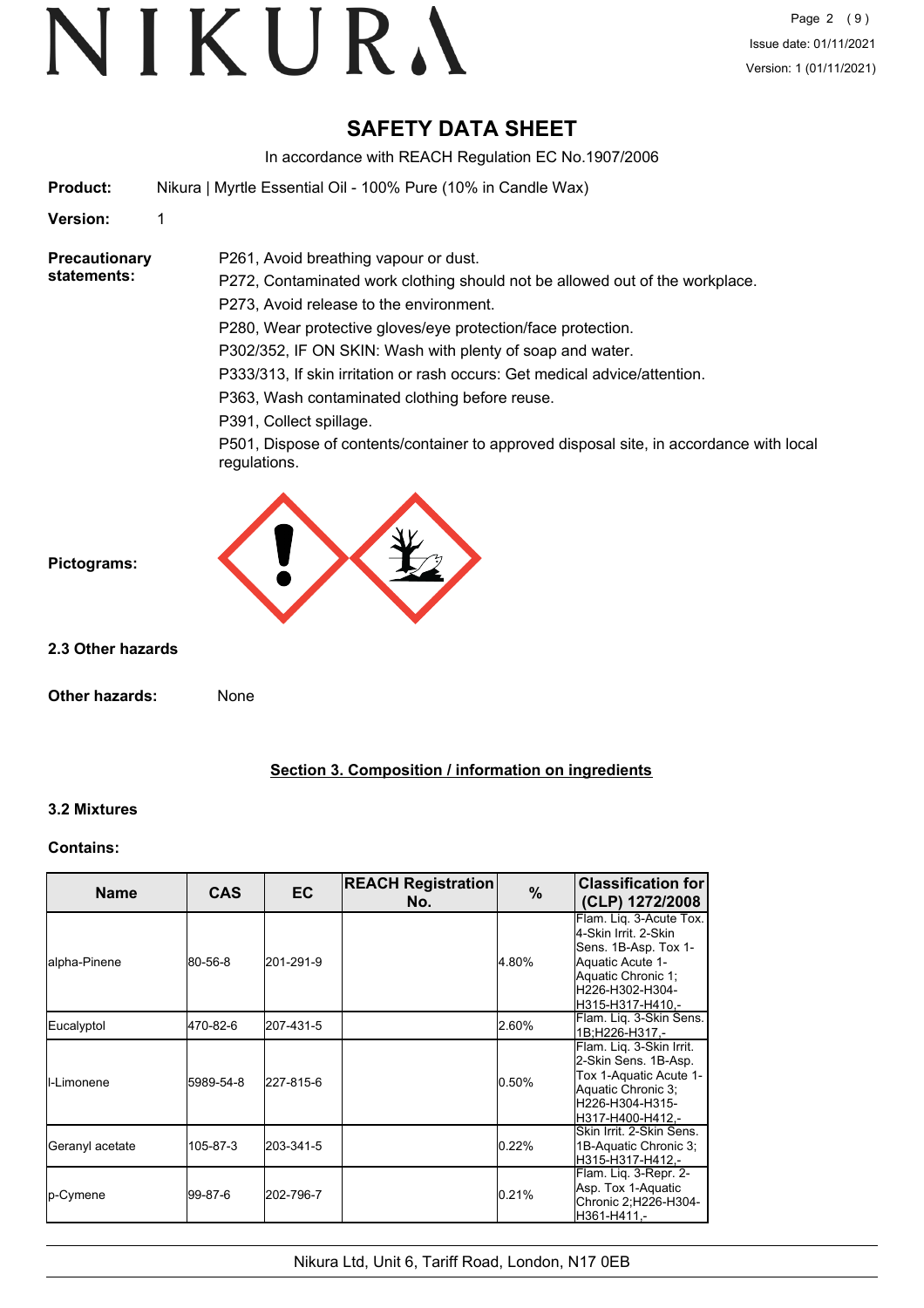# VIKURA

### **SAFETY DATA SHEET**

In accordance with REACH Regulation EC No.1907/2006

**Product:** Nikura | Myrtle Essential Oil - 100% Pure (10% in Candle Wax)

#### **Version:** 1

| <b>Linalool</b>     | 178-70-6    | $ 201 - 134 - 4 $ | 0.21% | Skin Irrit, 2-Eve Irrit, 2-<br>Skin Sens. 1B:H315-<br>IH317-H319.- |
|---------------------|-------------|-------------------|-------|--------------------------------------------------------------------|
| lp-Mentha-1.4-diene | $ 99-85-4 $ | 202-794-6         | 0.18% | IFlam. Lig. 3-Repr. 2-<br>Asp. Tox 1:H226-H304-<br>IH361.-         |

#### **Substances with Community workplace exposure limits:**

Not Applicable

**Substances that are persistent, bioaccumulative and toxic or very persistent and very bioaccumulative, greater than 0.1%:**

Not Applicable

#### **Section 4. First-aid measures**

#### **4.1 Description of first aid measures**

| Inhalation:           | Remove from exposure site to fresh air, keep at rest, and obtain medical attention.          |
|-----------------------|----------------------------------------------------------------------------------------------|
| Eye exposure:         | Flush immediately with water for at least 15 minutes. Contact physician if symptoms persist. |
| <b>Skin exposure:</b> | IF ON SKIN: Wash with plenty of soap and water.                                              |
| Ingestion:            | Rinse mouth with water and obtain medical attention.                                         |

#### **4.2 Most important symptoms and effects, both acute and delayed**

May cause an allergic skin reaction.

#### **4.3 Indication of any immediate medical attention and special treatment needed**

None expected, see Section 4.1 for further information.

#### **SECTION 5: Firefighting measures**

#### **5.1 Extinguishing media**

Suitable media: Carbon dioxide, Dry chemical, Foam.

### **5.2 Special hazards arising from the substance or mixture**

In case of fire, may be liberated: Carbon monoxide, Unidentified organic compounds.

### **5.3 Advice for fire fighters:**

In case of insufficient ventilation, wear suitable respiratory equipment.

### **Section 6. Accidental release measures**

### **6.1 Personal precautions, protective equipment and emergency procedures:**

Avoid inhalation. Avoid contact with skin and eyes. See protective measures under Section 7 and 8.

Nikura Ltd, Unit 6, Tariff Road, London, N17 0EB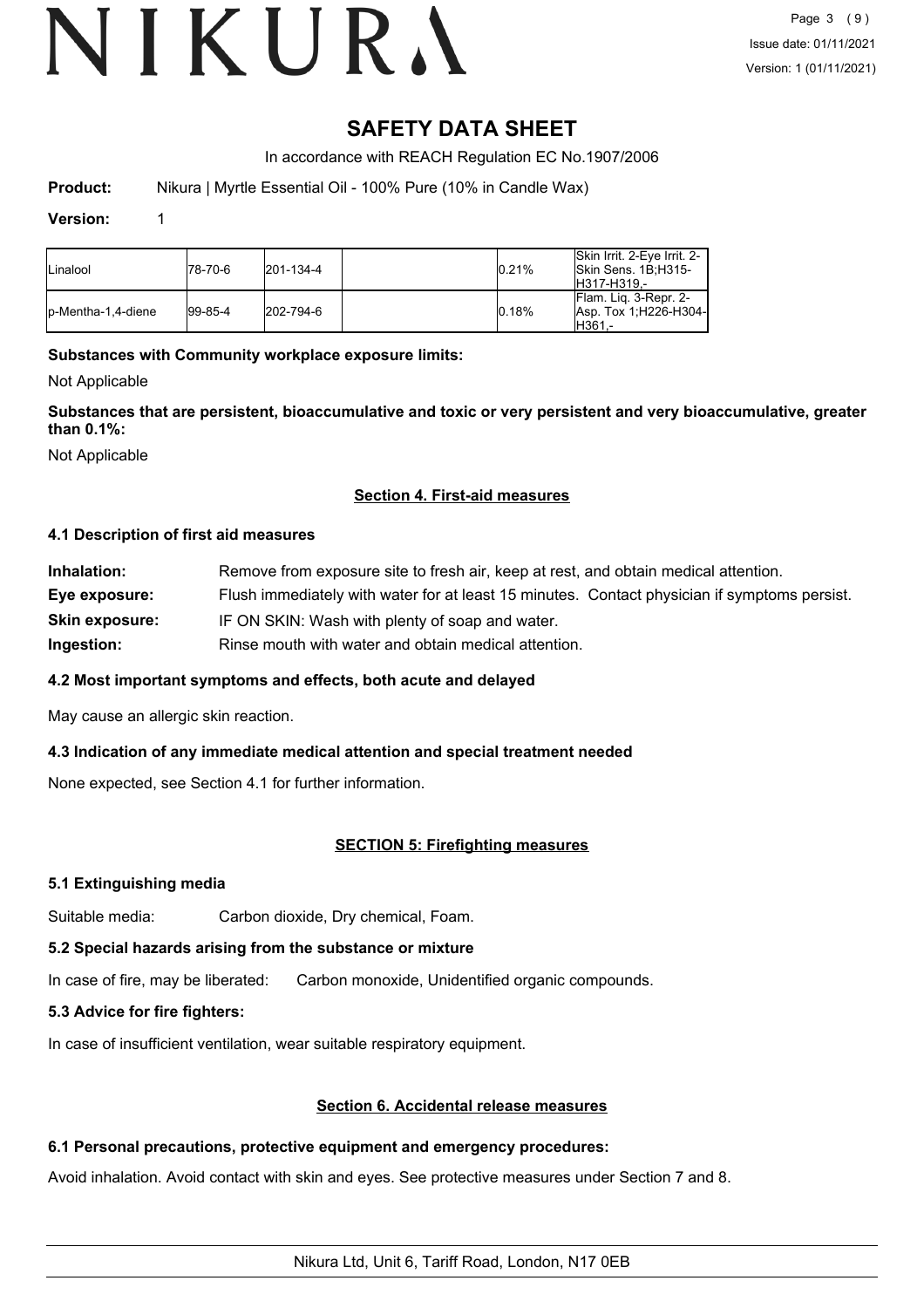# VIKURA

### **SAFETY DATA SHEET**

In accordance with REACH Regulation EC No.1907/2006

**Product:** Nikura | Myrtle Essential Oil - 100% Pure (10% in Candle Wax)

**Version:** 1

#### **6.2 Environmental precautions:**

Keep away from drains, surface and ground water, and soil.

#### **6.3 Methods and material for containment and cleaning up:**

Remove ignition sources. Provide adequate ventilation. Avoid excessive inhalation of vapours. Contain spillage immediately by use of sand or inert powder. Dispose of according to local regulations.

#### **6.4 Reference to other sections:**

Also refer to sections 8 and 13.

#### **Section 7. Handling and storage**

#### **7.1 Precautions for safe handling:**

Keep away from heat, sparks, open flames and hot surfaces. - No smoking. Use personal protective equipment as required. Use in accordance with good manufacturing and industrial hygiene practices. Use in areas with adequate ventilation Do not eat, drink or smoke when using this product.

#### **7.2 Conditions for safe storage, including any incompatibilities:**

Store in a well-ventilated place. Keep container tightly closed. Keep cool. Ground/bond container and receiving equipment. Use explosion-proof electrical, ventilating and lighting equipment. Use only non-sparking tools. Take precautionary measures against static discharge.

#### **7.3 Specific end use(s):**

Candles/Wax Melts: Use in accordance with good manufacturing and industrial hygiene practices.

#### **Section 8. Exposure controls/personal protection**

#### **8.1 Control parameters**

Workplace exposure limits: Not Applicable

#### **8.2 Exposure Controls**

#### **Eye / Skin Protection**

Wear protective gloves/eye protection/face protection

#### **Respiratory Protection**

Under normal conditions of use and where adequate ventilation is available to prevent build up of excessive vapour, this material should not require special engineering controls. However, in conditions of high or prolonged use, or high temperature or other conditions which increase exposure, the following engineering controls can be used to minimise exposure to personnel: a) Increase ventilation of the area with local exhaust ventilation. b) Personnel can use an approved, appropriately fitted respirator with organic vapour cartridge or canisters and particulate filters. c) Use closed systems for transferring and processing this material.

Also refer to Sections 2 and 7.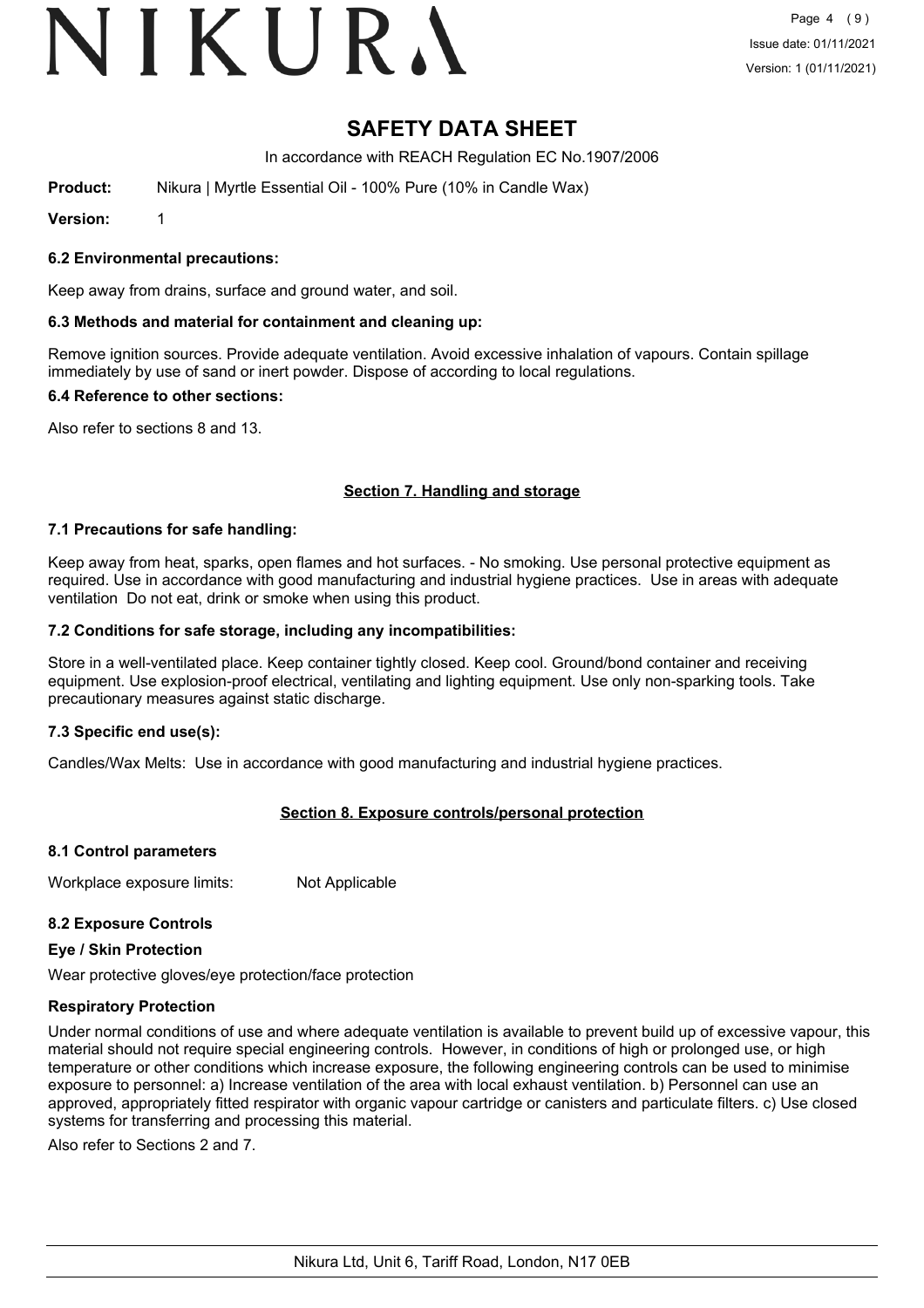# **SAFETY DATA SHEET**

In accordance with REACH Regulation EC No.1907/2006

**Product:** Nikura | Myrtle Essential Oil - 100% Pure (10% in Candle Wax)

**Version:** 1

#### **Section 9. Physical and chemical properties**

#### **9.1 Information on basic physical and chemical properties**

| Appearance:                                   | Not determined                               |
|-----------------------------------------------|----------------------------------------------|
| Odour:                                        | Not determined                               |
| <b>Odour threshold:</b>                       | Not determined                               |
| pH:                                           | Not determined                               |
| Melting point / freezing point:               | Not determined                               |
| Initial boiling point / range:                | Not determined                               |
| Flash point:                                  | > 200 °C                                     |
| <b>Evaporation rate:</b>                      | Not determined                               |
| Flammability (solid, gas):                    | Not determined                               |
| Upper/lower flammability or explosive limits: | Product does not present an explosion hazard |
| Vapour pressure:                              | Not determined                               |
| <b>Vapour density:</b>                        | Not determined                               |
| <b>Relative density:</b>                      | Not determined                               |
| Solubility(ies):                              | Not determined                               |
| Partition coefficient: n-octanol/water:       | Not determined                               |
| Auto-ignition temperature:                    | Not determined                               |
| <b>Decomposition temperature:</b>             | Not determined                               |
| <b>Viscosity:</b>                             | Not determined                               |
| <b>Explosive properties:</b>                  | Not expected                                 |
| <b>Oxidising properties:</b>                  | Not expected                                 |
|                                               |                                              |

**9.2 Other information:** None available

#### **Section 10. Stability and reactivity**

#### **10.1 Reactivity:**

Presents no significant reactivity hazard, by itself or in contact with water.

#### **10.2 Chemical stability:**

Good stability under normal storage conditions.

#### **10.3 Possibility of hazardous reactions:**

Not expected under normal conditions of use.

#### **10.4 Conditions to avoid:**

Avoid extreme heat.

#### **10.5 Incompatible materials:**

Avoid contact with strong acids, alkalis or oxidising agents.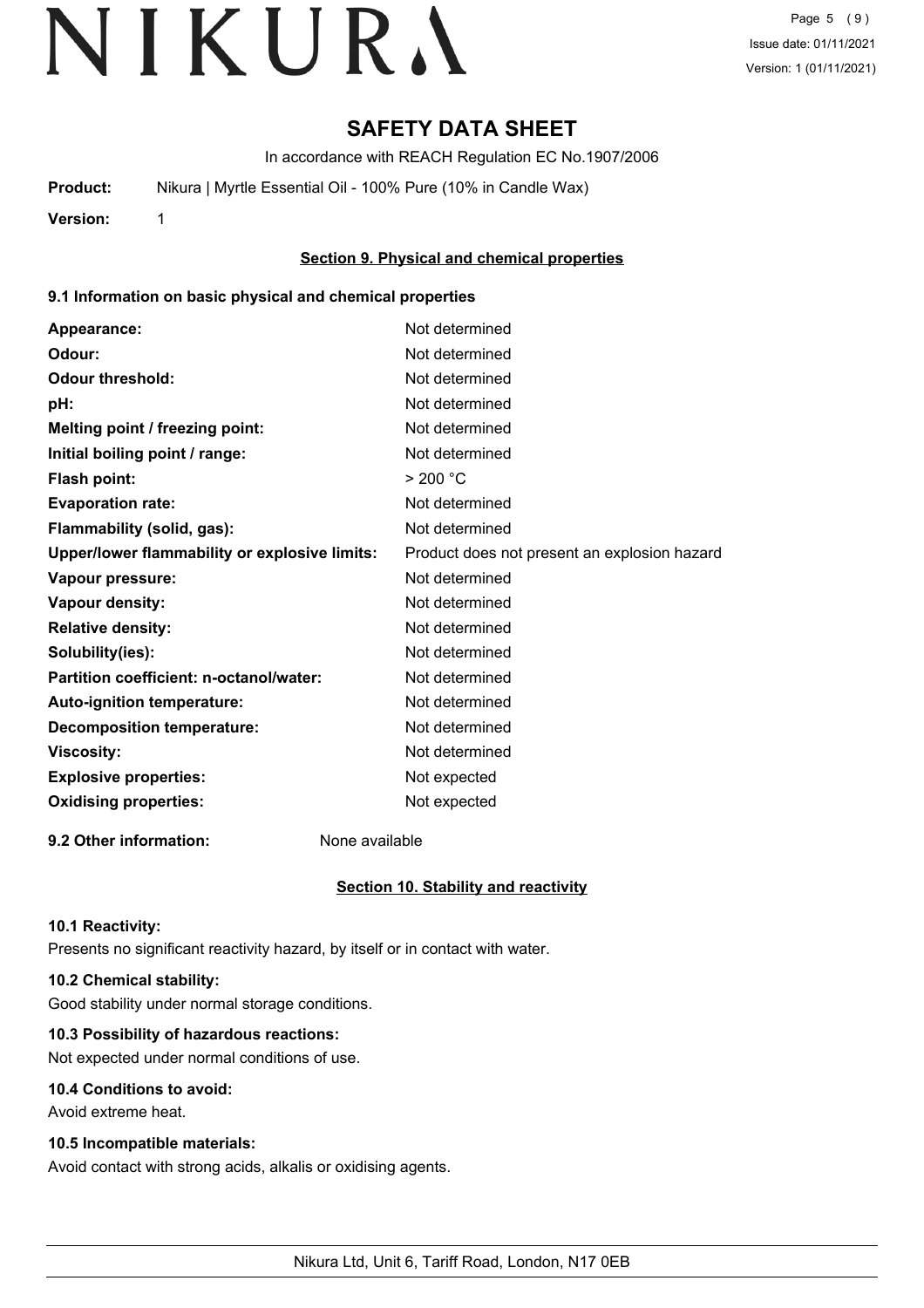# **SAFETY DATA SHEET**

In accordance with REACH Regulation EC No.1907/2006

**Product:** Nikura | Myrtle Essential Oil - 100% Pure (10% in Candle Wax)

**Version:** 1

**10.6 Hazardous decomposition products:**

Not expected.

#### **Section 11. Toxicological information**

#### **11.1 Information on toxicological effects**

This mixture has not been tested as a whole for health effects. The health effects have been calculated using the methods outlined in Regulation (EC) No 1272/2008 (CLP).

| <b>Acute Toxicity:</b>                    | Based on available data the classification criteria are not met. |
|-------------------------------------------|------------------------------------------------------------------|
| <b>Acute Toxicity Oral</b>                | >5000                                                            |
| <b>Acute Toxicity Dermal</b>              | Not Applicable                                                   |
| <b>Acute Toxicity Inhalation</b>          | Not Available                                                    |
| <b>Skin corrosion/irritation:</b>         | Based on available data the classification criteria are not met. |
| Serious eye damage/irritation:            | Based on available data the classification criteria are not met. |
| <b>Respiratory or skin sensitisation:</b> | Sensitization - Skin Category 1                                  |
| Germ cell mutagenicity:                   | Based on available data the classification criteria are not met. |
| <b>Carcinogenicity:</b>                   | Based on available data the classification criteria are not met. |
| <b>Reproductive toxicity:</b>             | Based on available data the classification criteria are not met. |
| <b>STOT-single exposure:</b>              | Based on available data the classification criteria are not met. |
| <b>STOT-repeated exposure:</b>            | Based on available data the classification criteria are not met. |
| <b>Aspiration hazard:</b>                 | Based on available data the classification criteria are not met. |

#### **Information about hazardous ingredients in the mixture**

| Ingredient    | CAS             | EC                | LD50/ATE Oral | LD50/ATE<br>Dermal | LC50/ATE<br><b>Inhalation</b> | <b>LC50</b><br>Route     |
|---------------|-----------------|-------------------|---------------|--------------------|-------------------------------|--------------------------|
| lalpha-Pinene | $ 80 - 56 - 8 $ | $ 201 - 291 - 9 $ | 500           | Not available      | Not available                 | <b>Not</b><br>lavailable |

Refer to Sections 2 and 3 for additional information.

#### **Section 12. Ecological information**

#### **12.1 Toxicity:**

| Toxic to aquatic life with long lasting effects. |               |
|--------------------------------------------------|---------------|
| 12.2 Persistence and degradability:              | Not available |
| 12.3 Bioaccumulative potential:                  | Not available |

- **12.4 Mobility in soil:** Not available
- **12.5 Results of PBT and vPvB assessment:**

This substance does not meet the PBT/vPvB criteria of REACH, annex XIII.

**12.6 Other adverse effects:** Not available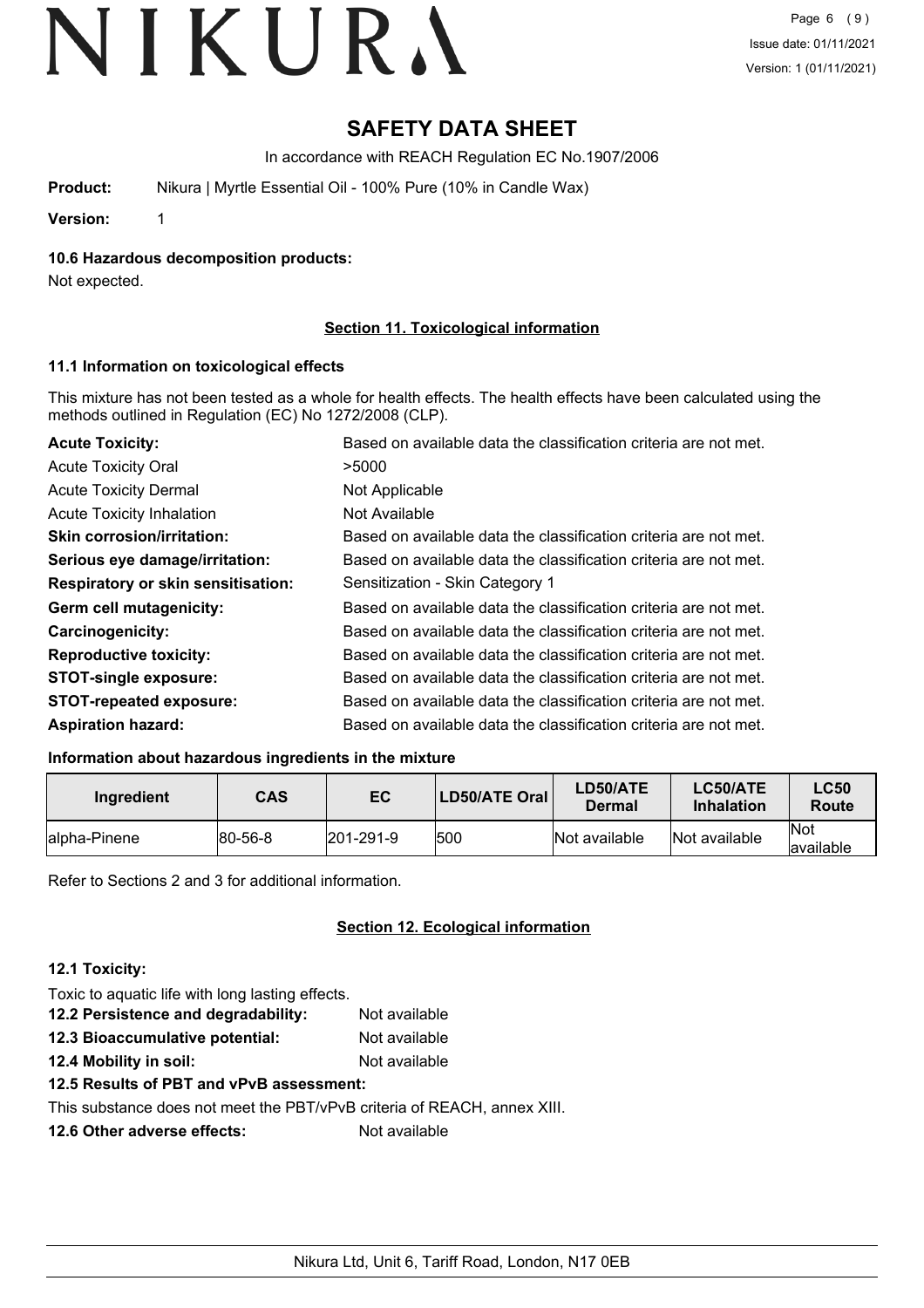### **SAFETY DATA SHEET**

In accordance with REACH Regulation EC No.1907/2006

| <b>Product:</b> |  | Nikura   Myrtle Essential Oil - 100% Pure (10% in Candle Wax) |  |
|-----------------|--|---------------------------------------------------------------|--|
|-----------------|--|---------------------------------------------------------------|--|

**Version:** 1

#### **Section 13. Disposal considerations**

#### **13.1 Waste treatment methods:**

Dispose of in accordance with local regulations. Avoid disposing into drainage systems and into the environment. Empty containers should be taken to an approved waste handling site for recycling or disposal.

#### **Section 14. Transport information**

| 14.1 UN number:                    | UN3082                                                                            |
|------------------------------------|-----------------------------------------------------------------------------------|
| 14.2 UN Proper Shipping Name:      | ENVIRONMENTALLY HAZARDOUS SUBSTANCE, LIQUID, N.O.S.<br>(alpha-Pinene, I-Limonene) |
| 14.3 Transport hazard class(es):   | 9                                                                                 |
| <b>Sub Risk:</b>                   | $\blacksquare$                                                                    |
| 14.4. Packing Group:               | Ш                                                                                 |
| <b>14.5 Environmental hazards:</b> | This is an environmentally hazardous substance.                                   |
| 14.6 Special precautions for user: | None additional                                                                   |
|                                    | 14.7 Transport in bulk according to Anney II of MARPOI 73/78 and the IRC Code:    |

**14.7 Transport in bulk according to Annex II of MARPOL73/78 and the IBC Code:**

Not applicable

#### **Section 15. Regulatory information**

#### **15.1 Safety, health and environmental regulations/legislation specific for the substance or mixture** None additional

#### **15.2 Chemical Safety Assessment**

A Chemical Safety Assessment has not been carried out for this product.

#### **Section 16. Other information**

| <b>Concentration % Limits:</b>  | EH C2=52.08% EH C3=5.21% SS 1=20.83% |
|---------------------------------|--------------------------------------|
| <b>Total Fractional Values:</b> | EH C2=1.92 EH C3=19.20 SS 1=4.80     |
|                                 |                                      |

**Key to revisions:**

Not applicable

#### **Key to abbreviations:**

| <b>Abbreviation</b> | Meaning                                                            |
|---------------------|--------------------------------------------------------------------|
| Acute Tox. 4        | Acute Toxicity - Oral Category 4                                   |
| Aquatic Acute 1     | Hazardous to the Aquatic Environment - Acute Hazard Category 1     |
| Aquatic Chronic 1   | Hazardous to the Aquatic Environment - Long-term Hazard Category 1 |
| Aquatic Chronic 2   | Hazardous to the Aquatic Environment - Long-term Hazard Category 2 |
| Aquatic Chronic 3   | Hazardous to the Aquatic Environment - Long-term Hazard Category 3 |
| Asp. Tox 1          | Aspiration Hazard Category 1                                       |
| Eye Irrit. 2        | Eye Damage / Irritation Category 2                                 |
| Flam. Liq. 3        | Flammable Liquid, Hazard Category 3                                |

Nikura Ltd, Unit 6, Tariff Road, London, N17 0EB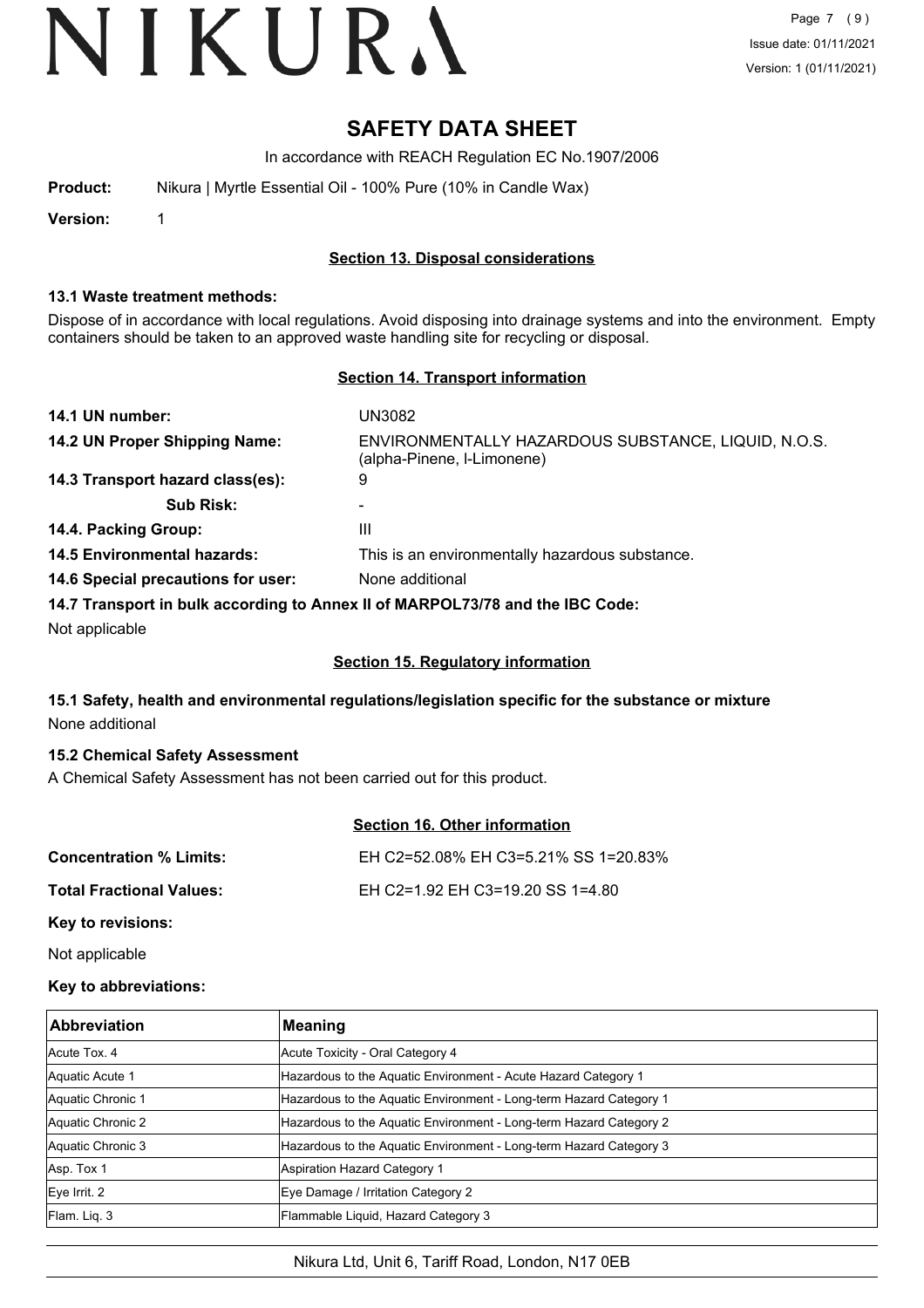# **SAFETY DATA SHEET**

In accordance with REACH Regulation EC No.1907/2006

**Product:** Nikura | Myrtle Essential Oil - 100% Pure (10% in Candle Wax)

#### **Version:** 1

| H <sub>226</sub> | Flammable liquid and vapour.                                                                                                        |
|------------------|-------------------------------------------------------------------------------------------------------------------------------------|
| H302             | Harmful if swallowed.                                                                                                               |
| H304             | May be fatal if swallowed and enters airways.                                                                                       |
| H315             | Causes skin irritation.                                                                                                             |
| H317             | May cause an allergic skin reaction.                                                                                                |
| H319             | Causes serious eye irritation.                                                                                                      |
| H361             | Suspected of damaging fertility or the unborn child (exposure route).                                                               |
| H400             | Very toxic to aquatic life.                                                                                                         |
| H410             | Very toxic to aquatic life with long lasting effects.                                                                               |
| H411             | Toxic to aquatic life with long lasting effects.                                                                                    |
| H412             | Harmful to aquatic life with long lasting effects.                                                                                  |
| P202             | Do not handle until all safety precautions have been read and understood.                                                           |
| P210             | Keep away from heat, sparks, open flames and hot surfaces. - No smoking.                                                            |
| P233             | Keep container tightly closed.                                                                                                      |
| P240             | Ground/bond container and receiving equipment.                                                                                      |
| P241             | Use explosion-proof electrical, ventilating and lighting equipment.                                                                 |
| P <sub>242</sub> | Use only non-sparking tools.                                                                                                        |
| P243             | Take precautionary measures against static discharge.                                                                               |
| P261             | Avoid breathing vapour or dust.                                                                                                     |
| P <sub>264</sub> | Wash hands and other contacted skin thoroughly after handling.                                                                      |
| P270             | Do not eat, drink or smoke when using this product.                                                                                 |
| P272             | Contaminated work clothing should not be allowed out of the workplace.                                                              |
| P273             | Avoid release to the environment.                                                                                                   |
| P <sub>280</sub> | Wear protective gloves/eye protection/face protection.                                                                              |
| P301/310         | IF SWALLOWED: Immediately call a POISON CENTER or doctor/physician.                                                                 |
| P302/352         | IF ON SKIN: Wash with plenty of soap and water.                                                                                     |
| P303/361/353     | IF ON SKIN (or hair): Remove/take off immediately all contaminated clothing. Rinse skin with water/shower.                          |
| P305/351/338     | IF IN EYES: Rinse cautiously with water for several minutes. Remove contact lenses, if present and easy to<br>do. Continue rinsing. |
| P308/313         | IF exposed or concerned: Get medical advice/attention.                                                                              |
| P330             | Rinse mouth.                                                                                                                        |
| P331             | Do not induce vomiting.                                                                                                             |
| P333/313         | If skin irritation or rash occurs: Get medical advice/attention.                                                                    |
| P337/313         | If eye irritation persists: Get medical advice/attention.                                                                           |
| P362             | Take off contaminated clothing and wash before reuse.                                                                               |
| P363             | Wash contaminated clothing before reuse.                                                                                            |
| P370/378         | In case of fire: Use carbon dioxide, dry chemical, foam for extinction.                                                             |
| P391             | Collect spillage.                                                                                                                   |
| P403/235         | Store in a well-ventilated place. Keep cool.                                                                                        |
| P405             | Store locked up.                                                                                                                    |
| P501             | Dispose of contents/container to approved disposal site, in accordance with local regulations.                                      |
| Repr. 2          | Toxic to Reproduction Category 2                                                                                                    |